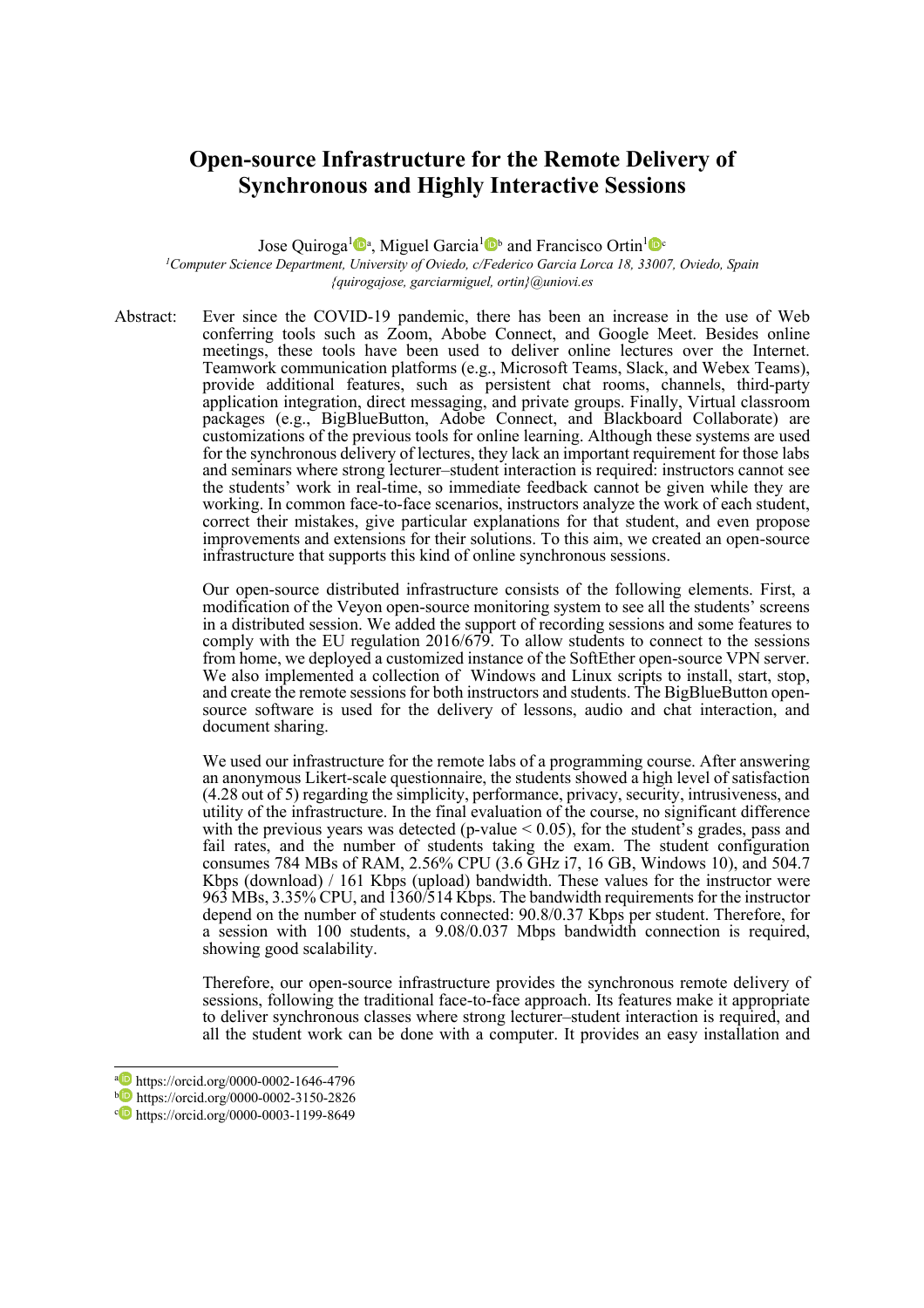configuration, and shows affordable resource consumption. Our infrastructure can be freely downloaded from https://www.reflection.uniovi.es/download/2020/tlt/

Keywords: Web conferencing, synchronous sessions, open-source software, resource consumption.

## **ACKNOWLEDGEMENTS**

This project has been funded by the University of Oviedo under the public call for the development of teaching innovation projects (project number 124180)

## **REFERENCES**

- [1] R. Singh and R. Adhikari, "Age-structured impact of social distancing on the COVID-19 epidemic in India," 2020, *arXiv:2003.12055*.
- [2] E. Nordmann, C. Horlin, J. Hutchison, J. A. Murray, L. Robson, M. Seery, and J. MacKay, "10 simple rules for supporting a temporary online pivot in higher education," *PLOS Comput. Biol.*, vol. 16, no. 10, pp. 1–18, Oct. 2020, doi: 10.1371/journal.pcbi.1008242.
- [3] F. Ortin, J. M. Redondo, and J. Quiroga, "Design and evaluation of an alternative programming paradigms course", *Telematics Inform.*, vol. 34, no. 6, pp. 813–823, Sep. 2017, doi: 10.1016/j.tele.2016.09.014.
- [4] F. Ortin, J. M. Redondo, and J. Quiroga, "Design of a programming paradigms course using one single programming language", in *Proc. World Conf. Inf. Syst. Technol.*, Recife, Brazil, 2016, pp. 179–188, doi: 10.1007/978-3-319-31307- 8\_18.
- [5] M. Asadullah and Shibli Nisar, "An automated technique for cheating detection," in *Proc. Int. Conf. Innov. Comput. Technol.*, Dublin, Ireland, 2016, pp. 251–255, doi: 10.1109/INTECH.2016.7845069.
- [6] J. Prieto-Blázquez, J. Herrera-Joancomartí, and A. E. Guerrero-Roldán, "A virtual laboratory structure for developing programming labs," *Int. J. Emerg. Technol. Learn.*, vol. 4, pp. 47–52, 2009, doi: 10.3991/ijet.v4s1.789.
- [7] M. Cardoso, A. V. de Castro, and A. Rocha, "Integration of virtual programming lab in a process of teaching programming EduScrum based," in *Proc. Iberian Conf. Inf. Syst. Technol.*, Caceres, Spain, 2018, pp. 1–6, doi: 10.23919/CISTI.2018.8399261.
- [8] H. Wang and D. Philips, "Implement virtual programming lab with cloud computing for Web-based distance education," in *Cloud Computing for Teaching and Learning: Strategies for Design and Implementation*. Hershey, PA, USA: IGI Global, 2012, pp. 95–110, doi: 10.4018/978-1-4666-0957-0.ch007.
- [9] K. M. Ala-Mutka, "A survey of automated assessment approaches for programming assignments," *Comput. Sci. Educ.*, vol. 15, no. 2, pp. 83–102, Feb. 2007, doi: 10.1080/08993400500150747.
- [10] T. Alkhaldi, I. Pranata, and R. I. Athauda, "A review of contemporary virtual and remote laboratory implementations: Observations and findings," *J. Comput. Educl*, vol. 3, pp. 329–351, Jun. 2016, doi: 10.1007/s40692-016-0068-z.
- [11] A. Böhne, K. Rütters, and B. Wagner, "Evaluation of tele-tutorial support in a remote programming laboratory," Learn. Lab Lower Saxony (L3S), Hanover, Germany, 2004.
- [12] "VNC, secure and reliable screen sharing," 2021. [Online]. Available: https://www.realvnc.com
- [13] A. Böhne, N. Faltin, and B. Wagner, "Synchronous tele-tutorial support in a remote laboratory for process control," in *Proc. World Innov. Eng. Educ. Res.*, Valencia, Spain, 2004, pp. 317–329.
- [14] C. A. Jara, R. Heradio, L. Torre, J. Sanchez, S. Dormido, F. Torres, and F. A. Candelas, "Synchronous collaboration with virtual and remote labs in Moodle," in *Proc. Symp. Adv. Control Educ.*, Novgorod, Russia, 2012, pp. 270–275, doi: 10.3182/20120619-3-RU-2024.00030.
- [15] "EJS, Easy Java/JavaScript Simulations," 2021. [Online]. Available: https://fem.um.es/Ejs
- [16] N. Popović and M. B. Naumović, "Virtual laboratory and learning management system in optimal control theory education," *Int. J. of Elect. Eng. Educ.*, vol. 53, no. 4, pp. 357–370 , Apr. 2016, doi: 10.1177/0020720916639321.
- [17] T. Junghans, "Veyon cross-platform computer monitoring and classroom management," 2021. [Online]. Available: https://veyon.io
- [18] V. Bakonyi, Z. Illés, and C. Verma, "Towards the real-time analysis of talks," in *Proc. Int. Conf. Comput., Automat. Knowl. Manage.*, Dubai, United Arab Emirates, 2020, pp. 322–327, doi: 10.1109/ICCAKM46823.2020.9051507.
- [19] T.M. Alkhaldi, "Design and evaluation of a technological-enhanced lab environment for a systems and network administration course," Ph.D. dissertation, Univ. Newcastle, Newcastle , UK, 2019.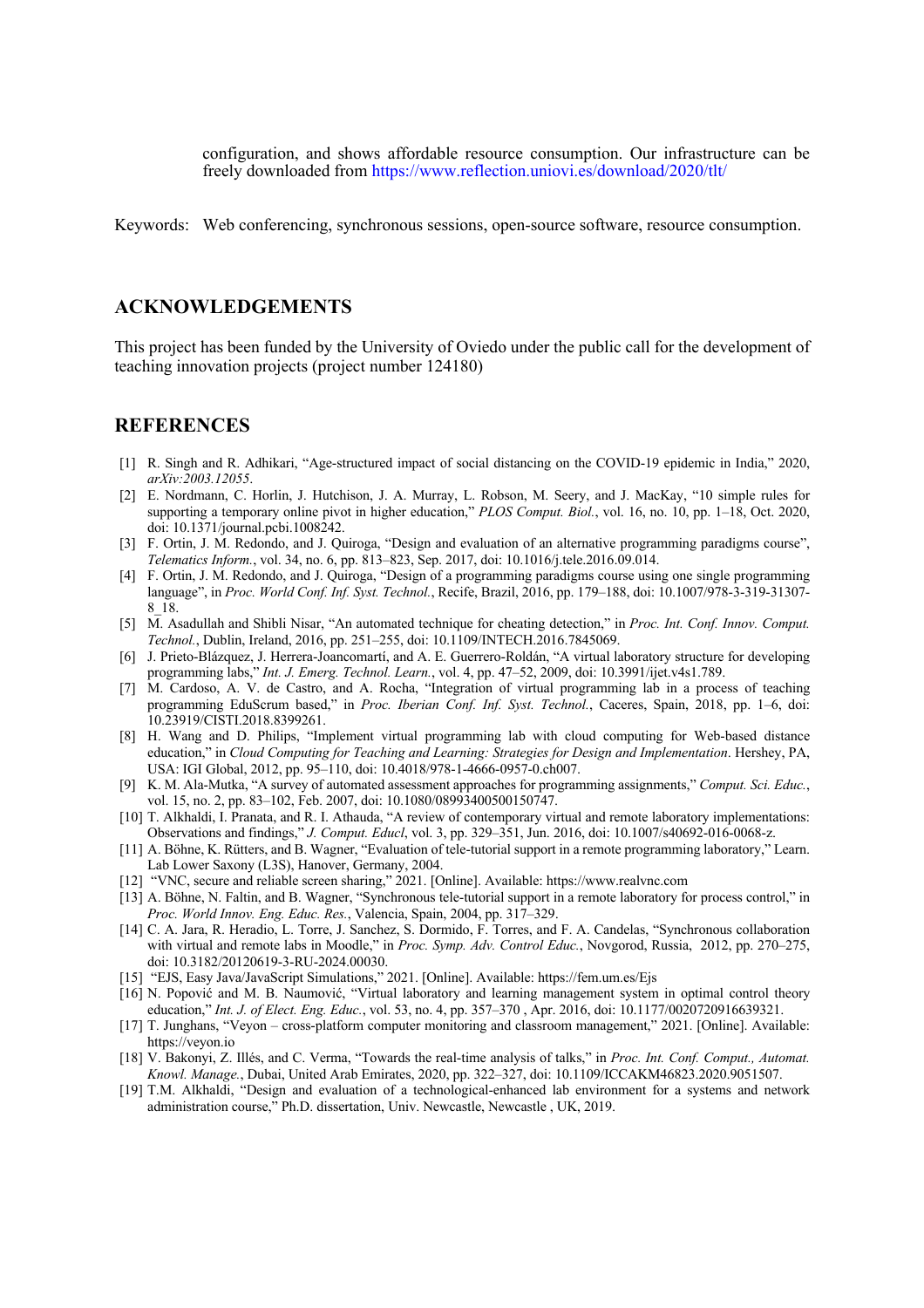- [20] "Virtual programming lab,", 2021. [Online]. Available. http://vpl.athabascau.ca
- [21] J. C. Rodríguez-del-Pino, E. Rubio-Royo, and Z. H. Figueroa, "A virtual programming lab for Moodle with automatic assessment and anti-plagiarism features," in *Proc. of the Int. Conf. on e-Learn., e-Bus., Enterprise Inf. Syst., e-Government*, Las Vegas, USA, 2012, pp. 1–6.
- [22] J.C. Rodríguez-del-Pino, "VPL jail system's documentation," 2021. [Online]. Available: https://vpl.dis.ulpgc.es/documentation/vpl-jail-system-2.6.0
- [23] D. Thiébaut, "Automatic evaluation of computer programs using Moodle's virtual programming lab (VPL) plug-in," *J. Comput. Sci. Colleges*, vol. 30, no. 6, pp. 141–151, Jun. 2015.
- [24] J.C., Rodríguez-del-Pino, "Integridad académica en la docencia universitaria actual con énfasis en el plagio del código fuente: modelo, propuesta de intervención y herramientas,", Ph.D. dissertation, Univ. Palmas Gran Canaria, Spain, 2016.
- [25] M. G. Helander and R. Emami, "Engineering eLaboratories: Integration of remote access and eCollaboration," *Int. J. Eng. Educ.*, vol. 24, no 3, pp. 466–479, 2008.
- [26] M. A. Tedesco and R. Emami, "A modular and turn-key remote-access hardware-in-the-loop platform for testing electric motors," *J. Adv. Mech. Des., Syst., Manuf.*, vol. 8, no.1, pp. 1–8, Mar. 2014, doi: 10.1299/jamdsm.2014jamdsm0008.
- [27] J. Cao, A. Chan, W. Cao, and C. Yeung, "Virtual programming lab for online distance learning," in *Proc. Int. Conf. on Adv. Web-based Learn.*, 2002, pp. 216–227, doi: 10.1007/3-540-45689-9\_18.
- [28] M. N. Demaidi, M. Qamhieh, and A. Afeefi, "Applying blended learning in programming courses,", *IEEE Access*, vol. 7, pp. 156824–156833, Oct. 2019, doi: 10.1109/access.2019.2949927.
- [29] "UNITWIN/UNESCO Chair Holders Institutional Responses to COVID-19," 2021. [Online]. Available: https://apa.sdg4education2030.org/sites/apa.sdg4education2030.org/files/2020- 05/HED%20UNITWIN%20\_COVID19\_SURVEY%20REPORT%2002.04.20.pdf
- [30] S. Cornelius, "Facilitating in a demanding environment: Experiences of teaching in virtual classrooms using web conferencing," *Brit. J. Educ. Technol.*, vol. 45, no. 2, pp. 260–271, Mar. 2014, doi: /10.1111/bjet.12016.
- [31] X. Zhang, Y. Meng, P. Ordóñez de Pablos, and Y. Sunc, "Learning analytics in collaborative learning supported by Slack: From the perspective of engagement," *Comput. Human Behav.*, vol. 92, Mar. 2019, pp. 625–633, doi: 10.1016/j.chb.2017.08.012.
- [32] R. Glassey, "Adopting Git/Github within teaching: A survey of tool support," in *Proc. Conf. Global Comput. Educ.*, Chengdu, China, 2019, pp. 143–149, doi: 3300115.3309518.
- [33] M. Garcia, J. Quiroga, and F. Ortin, "Veyon Fork to comply with the EU general data protection regulation and record remote lab sessions," 2021. [Online]. Available: https://github.com/ComputationalReflection/veyon
- [34] Official journal of the European Union, (2016, Apr. 27). *Regulation (EU) 2016/679 of the European Parliament and of the Council, on the protection of natural persons with regard to the processing of personal data and on the free movement of such data, and repealing Directive 95/46/EC (general data protection regulation)*. [Online]. Available: https://eur-lex.europa.eu/legal-content/EN/TXT/PDF/?uri=CELEX:32016R0679
- [35] T. Junghans, "Veyon documentation, release 4.3.5," 2021. [Online]. Available: https://github.com/veyon/docs/releases/download/v4.3.5/veyon-admin-manual-en\_4.3.5.pdf
- [36] D. Nobori, T. Sugiyama, G. Hatakeyama, and C. Smith, "SoftEther VPN project, " 2021. [Online]. Available: https://www.softether.org
- [37] M. Bower, "Synchronous collaboration competencies in Web-conferencing environments their impact on the learning process," *Distance Educ.*, vol. 32, no.1, pp. 63–83, May 2011, doi: 10.1080/01587919.2011.565502.
- [38] "OOKLA, the global broadband speed test," 2021. [Online]. Available: https://www.speedtest.net
- [39] L. J. Cronbach, "Coefficient alpha and the internal structure of tests," *Psychometrika*, vol. 16, pp. 297–334, Sep. 1951, doi: 10.1007/BF02310555.
- [40] J. R. Warmbrod, "Reporting and interpreting scores derived from Likert-type scales," *J. Agricultural Educ.*, vol. 55, no. 5, pp. 30–47, 2014, doi: 10.5032/jae.2014.05030.
- [41] M. M. Mukaka, "Statistics corner: A guide to appropriate use of correlation coefficient in medical research," *Malawi Med. J*, vol. 24, no. 3, pp. 69–71, Sep. 2012.
- [42] A. Georges, D. Buytaert, and L. Eeckhout, "Statistically rigorous Java performance evaluation," in *Proc. Annu. Conf. Object-Oriented Program. Syst. Appl.*, New York, USA, 2007, pp. 57–76, doi: 10.1145/1297105.1297033.
- [43] M. Garcia, J. Quiroga, and F. Ortin, "An infrastructure to deliver synchronous remote programming labs (support material website)," 2021. [Online]. Available: http://www.reflection.uniovi.es/download/2020/tlt
- [44] "Microsoft TraceEvent library," 2021. [Online]. Available: https://github.com/Microsoft/perfview/blob/master/documentation/TraceEvent/TraceEventLibrary.md
- [45] J. M. Redondo and F. Ortin, "Efficient support of dynamic inheritance for class- and prototype-based languages," *J. Syst. Softw.*, vol. 86, no. 2, pp. 278–301, Feb. 2013, doi: 10.1016/j.jss.2012.08.016.
- [46] "Microsof event tracing for Windows," 2021. [Online]. Available: https://docs.microsoft.com/enus/windows/win32/etw/event-tracing-portal